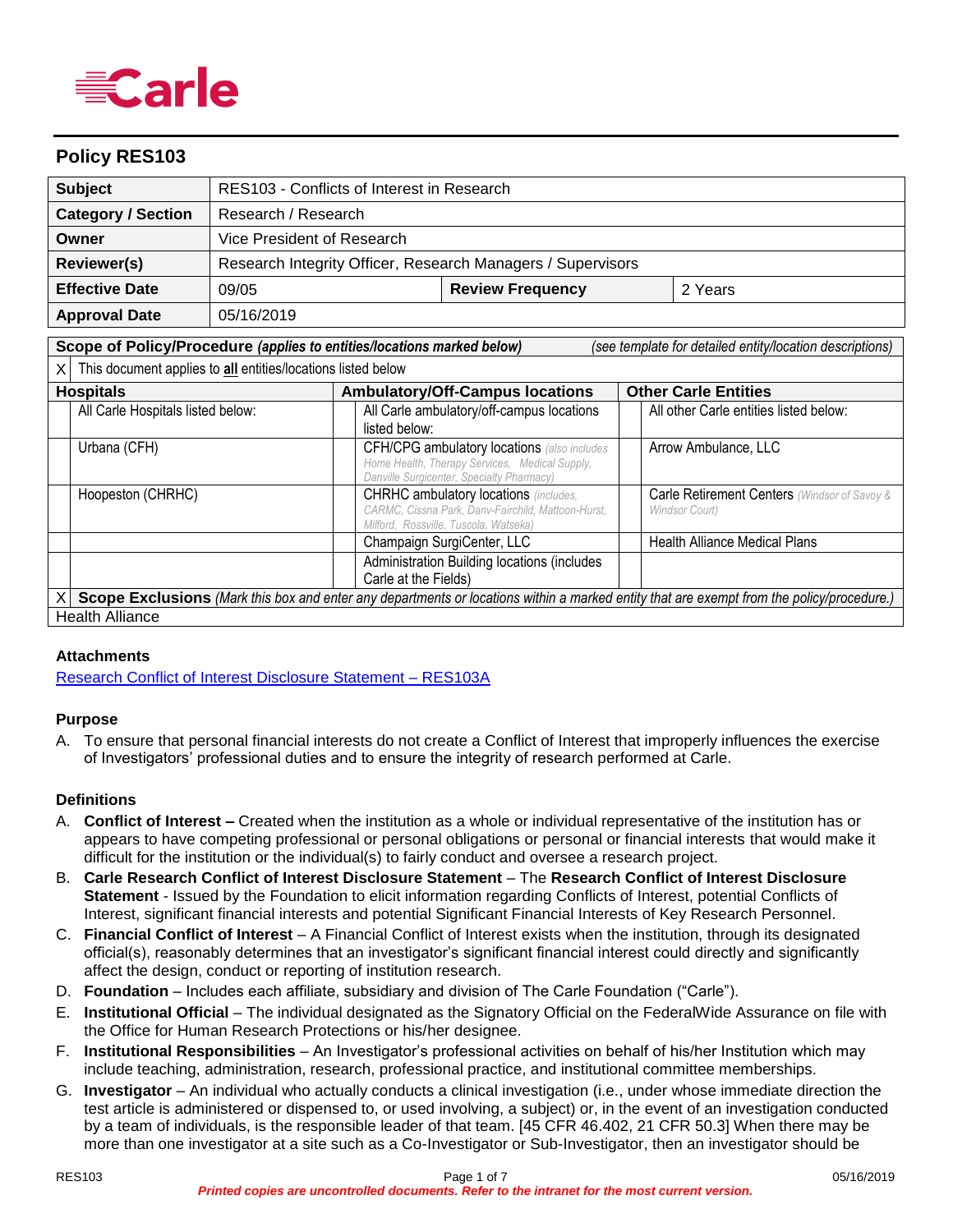designated as a Principal Investigator. However Co-Investigator(s) and Sub-Investigator(s) are key research personnel who have responsibilities similar to that of the Principal Investigator on a research project. While the Principal investigator has ultimate responsibility for the conduct of the research project, the Co-Investigator or Sub-Investigator is also obligated to ensure the project is conducted in compliance with applicable laws, regulations and policy governing research.

- 1. **Co-Investigator** An individual involved with the principal investigator in the scientific development or execution of the research study.
- 2. **Sub-Investigator** Any individual member of the clinical trial team designated and supervised by the investigator at a trial site to perform critical trial-related procedures and/or to make important trial-related decisions (e.g., associates, residents, research fellows).
- H. **Key Research Personnel** Investigators and other individuals who contribute to the scientific development or execution of a research study or research project in a substantive, measurable way, whether or not they receive salaries or compensation directly from the funding source. These individuals participate in the conduct, reporting, supervision and management of human subjects research.
	- 1. Individuals who have minor roles in the research are not required to be listed on the IRB application and are not required to complete the training requirements. However, the Principal Investigator is responsible for ensuring that these individuals receive adequate training in accordance with their roles in the research.
- I. **Public Health Services (PHS)** An operating division of the Department of Health and Human Services that includes the following operating divisions: Agency for Healthcare Research and Quality, Agency for Toxic Substances and Disease Registry, Centers for Disease Control and Prevention, Food and Drug Administration, Health Resources and Services Administration, Indian Health Service, National Institute for Health, the Substance Abuse and Mental Health Services Administration, and the Offices of the Regional Health Administrators. References to PHS include organizational units within PHS that have delegated authority to award financial assistance to support scientific activities, *e.g.*, Bureaus, Institutes, Divisions, Centers or Offices.
- J. **Research** A systematic investigation, inquiry, or analysis designed to develop or contribute to generalized knowledge that will primarily benefit those beyond the study participants. Research includes activities that aim to test a hypothesis, discover or collate facts, principles, or effects, reach new conclusions, or reexamine information by the critical study of a subject or by a course of scientific inquiry. Research also encompasses basic and applied product development, activities for which research funding is available from a PHS component through a grant or cooperative arrangement, as well as any experiment that involves a test article and one or more human subjects.
- K. **Research Conflict of Interest Committee** An Institutional committee at Carle that reviews any potential Conflict of Interest in Research. At a minimum this committee includes the, VP of Research, Corporate Integrity Officer, and Research Integrity Officer.
- L. **Significant Financial Interest** A financial interest consisting of one or more of the following interests of the Investigator (and those of the Investigator's spouse and dependent children) that reasonably appears to be related to the Investigator's Institutional Responsibilities:
	- 1. With regard to any publicly traded entity, a Significant Financial Interest exists if anything of monetary value including but not limited to, salary or other payments or compensation for services (e.g., consulting fees or honoraria, equipment, retainers, etc.), received from the entity in the twelve (12) months preceding the disclosure and the value of any equity interest in the entity as of the date of disclosure, when aggregated, exceeds \$5,000. For purposes of this definition, remuneration includes salary and any payment for services not otherwise identified as salary (e.g., consulting fees, honoraria, equipment, paid authorship); equity interest includes anything of monetary value.
	- 2. With regard to any non-publicly traded entity, a Significant Financial Interest
		- a. exists if anything of monetary value is received from the entity in the twelve (12) months preceding the disclosure, when aggregated, exceeds \$5,000; or
		- b. when the Investigator (or the Investigator's spouse or dependent children) holds **any** equity interest.
	- 3. With regard to intellectual property rights and interests that when aggregated exceeds \$5,000.
	- 4. In addition, when research is supported by PHS funding, any reimbursed or sponsored travel that is related to the Investigator's Institutional Responsibilities that have not been paid for by a federal, state, or local government agency, an institution of higher education as defined at 20 U.S.C. 1001(a), an academic teaching hospital, a medical center, or a research institute that is affiliated with an institution of higher education, must also be disclosed.
	- 5. Significant Financial Interest **does not** include:
		- a. Salary, royalties or other remunerations paid by the employing Institution;
		- b. Income from seminars, lectures or teaching engagements sponsored a federal, state, or local government agency, an institution of higher education as defined at 20 U.S.C. 1001(a), an academic teaching hospital, a medical center, or a research institute that is affiliated with an institution of higher education;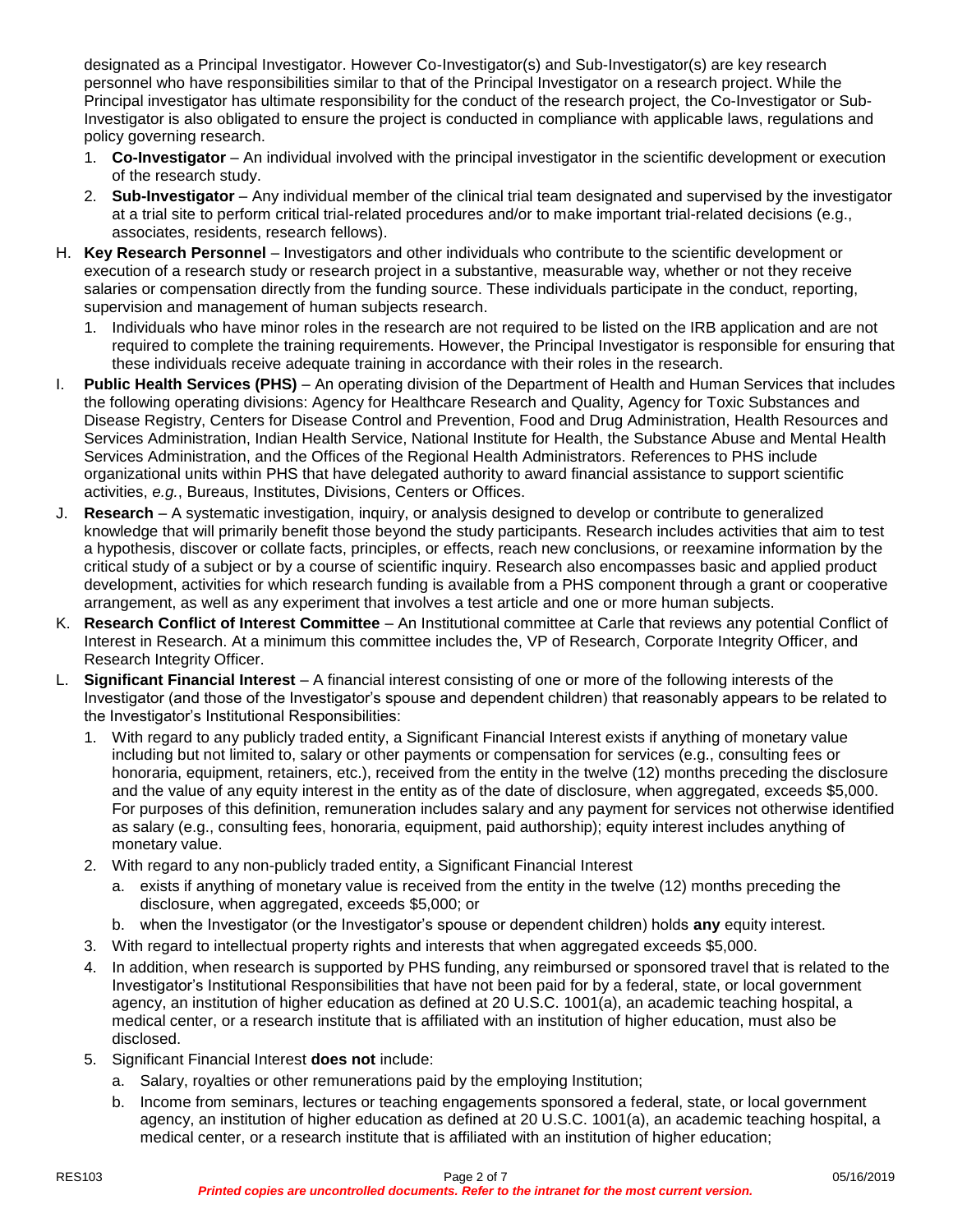- c. Income from service on an advisory committee or review panels for a federal, state, or local government agency, an institution of higher education as defined at 20 U.S.C. 1001(a), an academic teaching hospital, a medical center, or a research institute that is affiliated with an institution of higher education; **or**
- d. Income from investment vehicles such as mutual funds and retirement accounts or other funds over which the Investigator does not exercise control.

## **Statement of Policy**

- A. **Purpose of Disclosure:** A disclosed financial interest that is deemed a conflict is merely a situation that must be evaluated and, if feasible, managed jointly by the Investigator and Carle. However, an undisclosed significant financial interest cannot be properly addressed and carries with it the potential for sanctions.
- B. **Disclosure Requirement:** All Investigators must have on file a current Disclosure Statement. Investigators will be required to update the Disclosure Statement at least annually and within thirty (30) days after a new Significant Financial Interest is received or acquired (e.g. through purchase, marriage, or inheritance).
	- 1. In addition, prior to the submission of an application to the PHS grantee for funding, Investigators must have an up to date disclosure of all Significant Financial Interests. Any new Investigator, who subsequent to the submission of an application to the PHS grantee or during the course of the research project, plans to participate in the project, must also disclose their Significant Financial Interests to the designated official at least annually during the period of the award. In addition, an updated disclosure of Significant Financial Interests must be updated within thirty (30) days of discovering or acquiring new Significant Financial Interests.
	- 2. Each Investigator who is participating in research under a subaward where the prime award originates from PHS, must submit an updated disclosure of Significant Financial Interests.
- C. **Review of Disclosures:** Completion of the Disclosure Statement (RES103A) will initiate a review to determine whether a conflict of interest exists. The Research Integrity Officer is responsible for initial review of each Disclosure Statement. If a Conflict of Interest appears to exist, the Research Integrity Officer will review the potential conflict issue with the Research Conflict of Interest Committee for a determination of any conditions or restrictions, if any, that should be imposed to manage, reduce or eliminate the conflict of interest.
- D. **Conflict Management Options:** Possible conflict management options include, but are not limited to:
	- 1. Public disclosure of all relevant information;
	- 2. For research involving human subjects, disclosure of Investigator financial interests directly to participants;
	- 3. Modification of any Research proposal or plan;
	- 4. Close monitoring of the research project by independent reviewers;
	- 5. Divestiture of relevant significant financial interests;
	- 6. Termination or reduction of involvement in the relevant research project;
	- 7. Severance of outside relationships that pose conflicts; and/or
	- 8. Implementation of measures and protective factors in the design of the study to minimize potential bias, such as multiple investigators, blinding, or objective endpoints.
- E. **Reporting Disclosures:** No expenditure of sponsor funding for research shall occur with respect to any research project for which the committee has determined that a management plan is required until all reporting requirements have been met. For any Significant Financial Interest requiring disclosure that is identified after the funding for the research is awarded, it will be determined whether a management plan is required and for PHS awards, whether a Financial Conflict of Interest exists. Additionally, each award year, Carle must provide the PHS funding agency an annual Financial Conflict of Interest report that addresses the status of the financial conflict of interest and any changes to the management plan for the duration of the project period. The annual FCOI report is due at the time of the progress report.
- F. **Training:** Investigators are required to complete Conflict of Interest training at least every four (4) years prior to engaging in any PHS funded research, and immediately under the following circumstances:
	- 1. when Carle's Conflict of Interest in Research policy changes in a manner that affects Investigator requirements;
	- 2. when an Investigator is new to the institution; or
	- 3. when an Investigator is not in compliance with this policy or management plan.
- G. **Failure to Comply with this Policy:** The Investigator is ultimately responsible for making any necessary disclosures as required by this Policy and to follow any prescribed plan for the management, reduction, or elimination of an identified Conflict of Interest. Failure to do so shall be deemed a violation of this policy. PHS Investigators are also subject to the following procedures when financial conflict of interest is not identified or managed in a timely manner including: failure by the Investigator to disclose a Significant Financial Interest that is determined to constitute a Conflict of Interest; failure by Carle to review or manage such a Financial Conflict of Interest; or failure by the Investigator to comply with a Financial Conflict of Interest management plan. The following actions need to take place:
	- 1. A management plan must be implemented that shall specify the actions that have been, and will be taken to manage the Financial Conflict of Interest going forward;
	- 2. Within 120 days of determination of noncompliance, Carle must complete a retrospective review of the Investigator's activities and the PHS funded research project to determine whether any PHS-funded research, or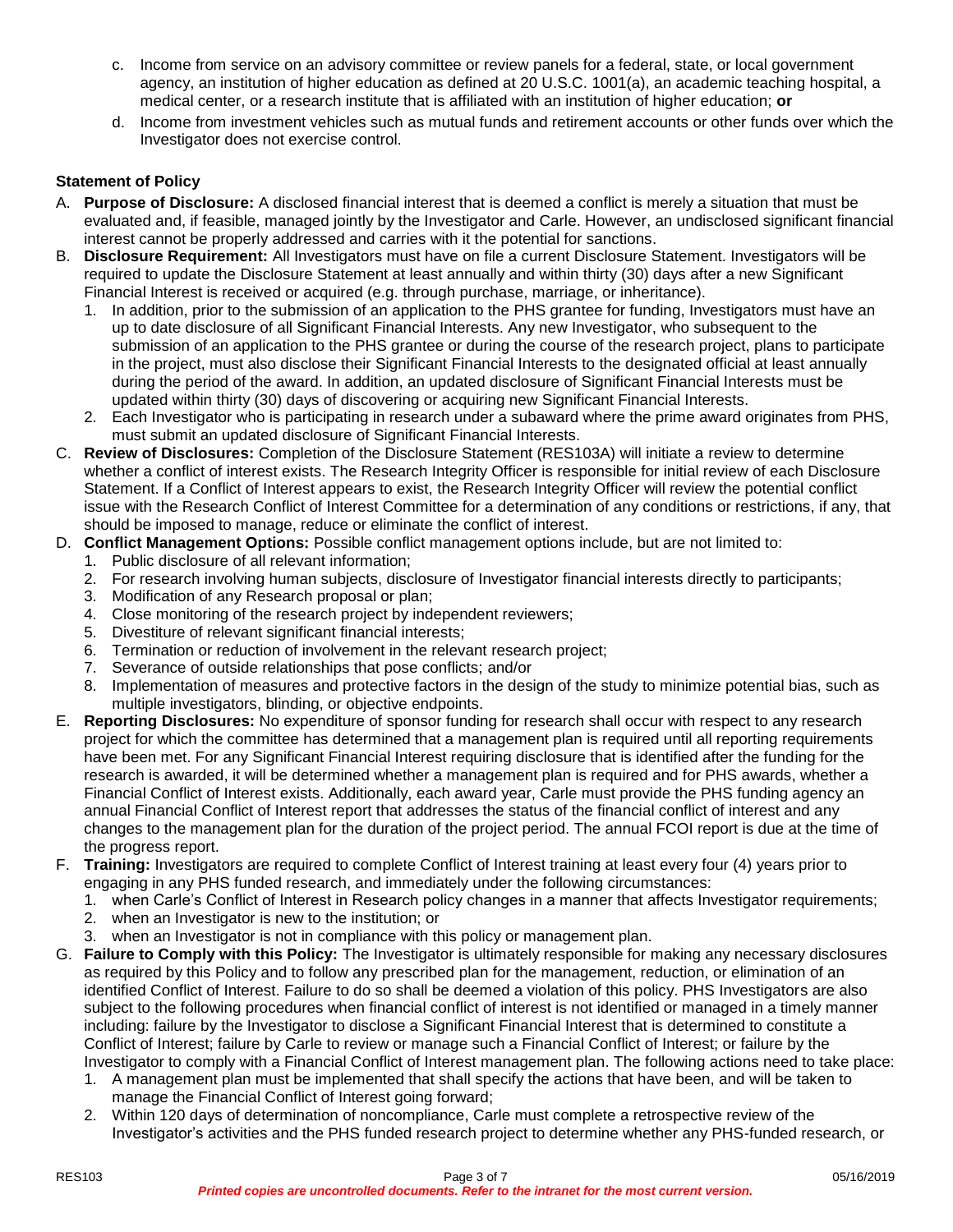portion thereof, conducted during the time period of the noncompliance, was biased in the design, conduct, or reporting of the research.

- 3. Following the completion of the retrospective review, the Financial Conflict of Interest report to PHS may be updated, and if bias is found, a mitigation report will be completed as well in accordance with PHS regulations.
- H. **Application of this Policy to Subrecipients:** For PHS sponsored research that involves subcontractors, subgrantees or subawardees (collectively "Subrecipients") at other institutions, Carle requires a written agreement from Subrecipients that establishes whether Carle's policy or the subrecipient shall apply to the Subrecipient's Investigators. In all cases, Carle must report to the PHS funding agency any Subrecipient Financial Conflicts of Interest prior to the execution of the subcontract or within sixty (60) days of identification of a new Financial Conflict of Interest by the Subrecipient or Carle that arises during the term of the subcontract. If the Subrecipient's policy is used, the Subrecipient must certify that its Financial Conflict of Interest policy is compliant with 42 CFR Part 50 Subpart F and 45 CFR Part 94 and will be responsible for ensuring that the Subrecipient institution and its Investigators comply with the federal regulations. Subrecipients must report to Carle as the awardee institution, any identified Financial Conflict of Interest within ten (10) business days from the management plan agreement with the Subrecipient's Investigator, but no later than forty-five (45) days after identification of the Financial Conflict of Interest by the Subrecipient. If Carle's policy is used, the Subrecipient must ensure that its Investigators submit the Investigator's Disclosure Form to Carle for review.
- I. **Public Accessibility:** The Institution will respond to a written request, within five (5) business days for information concerning any disclosed Significant Financial Interest that meets the following criteria:
	- 1. that it has been determined to be a financial conflict of interest; and
	- 2. that it has been determined to be related to PHS Funding.

The written request is to be addressed to the Office of Corporate Compliance identifying which PHS funded study for which information is sought.

J. **Records Retention:** The Compliance Department will retain records relating to actual Conflicts of Interests for three (3) years after the date of submission of the final expenditures report for the award to which they relate, or until the resolution of any agency action involving those records, whichever is later. All reasonable measures will be employed to protect the confidentiality of the records.

## **Procedure** N/A

## **Other Related Links** N/A

## **References**

- 42 CFR Part 50, Subpart F, Responsibility of Applicants for Promoting Objectivity in Research for which PHS Funding is Sought.
- 45 CFR Part 94, Responsible Prospective Contractors.

## **Electronic Approval on File**

Charles Dennis, MD Executive Vice Preseident/Chief Medical Officer Institutional Official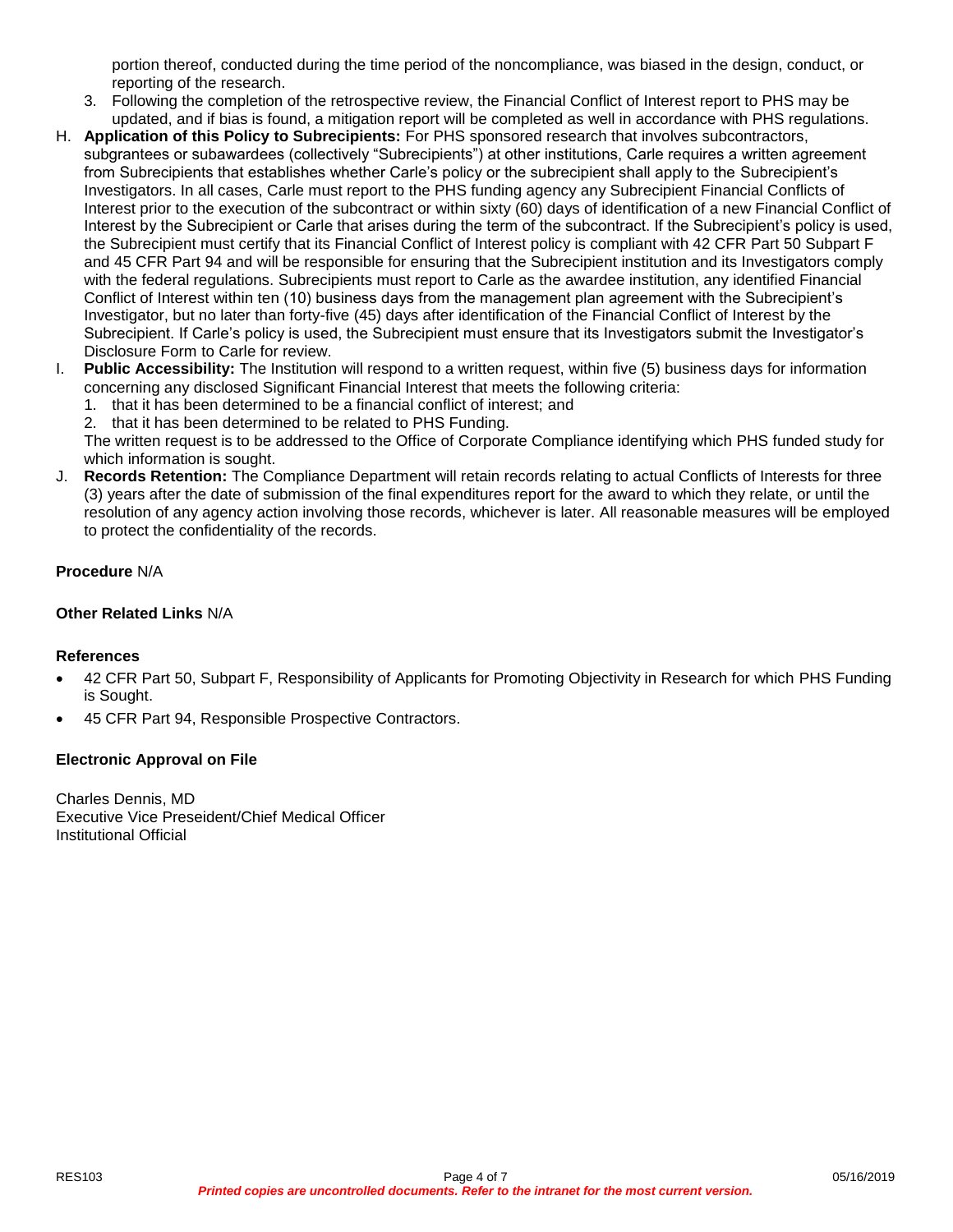

**Research Conflict of Interest Disclosure**

The Carle Foundation 611 West Park Street, Urbana, IL 61801 Tel: 217-902-5392 Fax: 217-902-7717 Email: [ResearchCOI@carle.com](mailto:ResearchCOI@carle.com) Web: www.carleconnect.com/research.aspx

## **THE CARLE FOUNDATION RESEARCH CONFLICT OF INTEREST DISCLOSURE STATEMENT**

<span id="page-4-0"></span>*Instructions*: This form is to be completed in connection with The Carle Foundation Research Policy 103– Conflicts of Interest in Research. If you are an Investigator or other Key Research personnel involved in the design, analysis, conduct or reporting of the results of research that engage The Carle Foundation, its affiliates and subsidiaries, including Carle Foundation Hospital and Carle Physician Group, you must disclose any significant financial interests and associations with an entity that might be affected by the research. Please remember that you also must disclose the financial interests of your family which includes your spouse or qualified domestic partner and dependent children.

Your answers to the following questions do not necessarily mean that any financial interest you list is improper or impermissible. **If there is any significant change in financial interests during the term of any research project, then a new Disclosure Statement must be submitted within thirty (30) days of the date of the acquisition or discovery of a significant change.**

After completing the form, **save a copy** to your local computer for your records. You will then need to email a copy of the saved form to Carle Research (ResearchCOI@carle.com).

**First Name:** 

E-mail:

Organization: Department:

Date:

Reason for Disclosure:

| Initial Submission |
|--------------------|
|--------------------|

Annual Submission

Change in Significant Financial Interest (must be reported within **thirty** (30) days of acquisition or discovery)

#### **A. Disclosure of Significant Financial Interest**

#### **Please fill out a new Disclosure Statement each time you become aware of a Significant Financial Interest.**

- **1**. Do you (or a member of your family) have any of the following interests that reasonably appear to be related to your Institutional Responsibilities?
	- (a) Do you (or a member of your family) have an equity interest in a publicly traded company that at the time of this disclosure is greater than \$5,000 and represents more than 5% ownership in any single entity?

 $\Box$  Yes  $\Box$  No

If yes, please explain.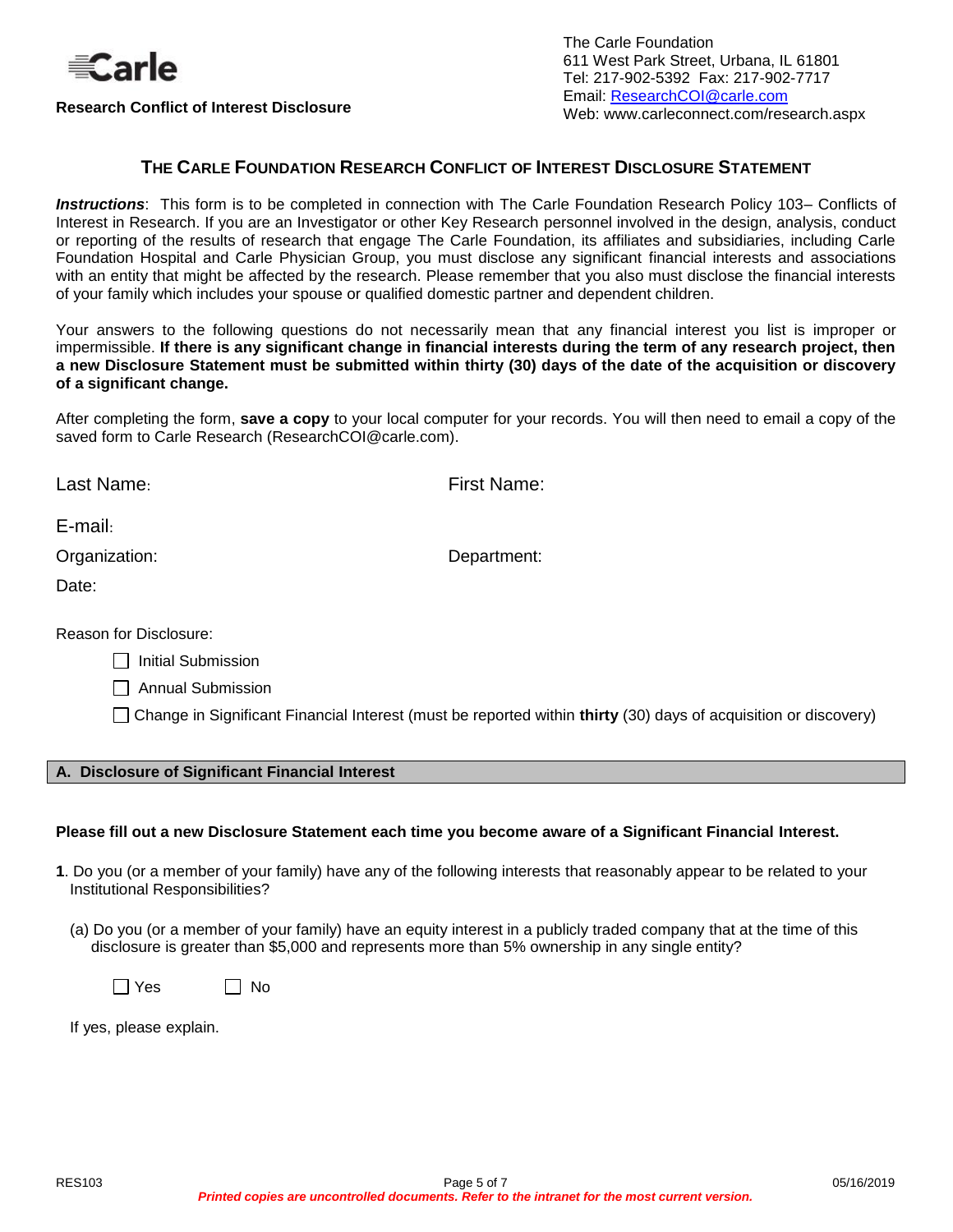

| The Carle Foundation                    |  |
|-----------------------------------------|--|
| 611 West Park Street, Urbana, IL 61801  |  |
| Tel: 217-902-5392 Fax: 217-902-7717     |  |
| Email: ResearchCOI@carle.com            |  |
| Web: www.carleconnect.com/research.aspx |  |
|                                         |  |

(b) Have you (or a member of your family) received any compensation from an entity (other than your place of employment) in the twelve months preceding this disclosure that when aggregated (including any equity interests), exceeds \$5,000 (compensation would include salary, consulting fees, honoraria, paid authorship)?

| Yes | <b>No</b> |
|-----|-----------|
|     |           |

**Research Conflict of Interest Disclosure**

If yes, please explain.

(c) Do you (or a member of your family) have an ownership interest in a non-publicly traded entity?

|  |  |  | If yes, please explain. |
|--|--|--|-------------------------|
|--|--|--|-------------------------|

(d) In regards to a non-publicly traded company, have you received any compensation in the twelve (12) months preceding the disclosure, when aggregated, exceeds \$5,000?

| Yes | $\square$ No |
|-----|--------------|
|-----|--------------|

If yes, please explain.

**2**. Do you (or a member of your family) have any intellectual property rights and interests (e.g., patents, copyrights), income from such rights (unless from your Institution) that could reasonably appear to affect your Institutional Responsibilities including your research?

| es. | No |
|-----|----|
|-----|----|

If yes, please explain.

**3.** Is there anything not covered in this questionnaire that you believe might constitute a conflict of interest or create the appearance of a conflict of interest related to your Institutional Responsibilities including you research?

If yes, please explain.

**4**. Have you applied for federal funding from the Public Health Service or will be engaged in research that is supported by the Public Health Service through a grant or cooperative agreement. Examples would include funding under a cooperative agreement from the National Cancer Institute or any grant from the National Institutes of Health.